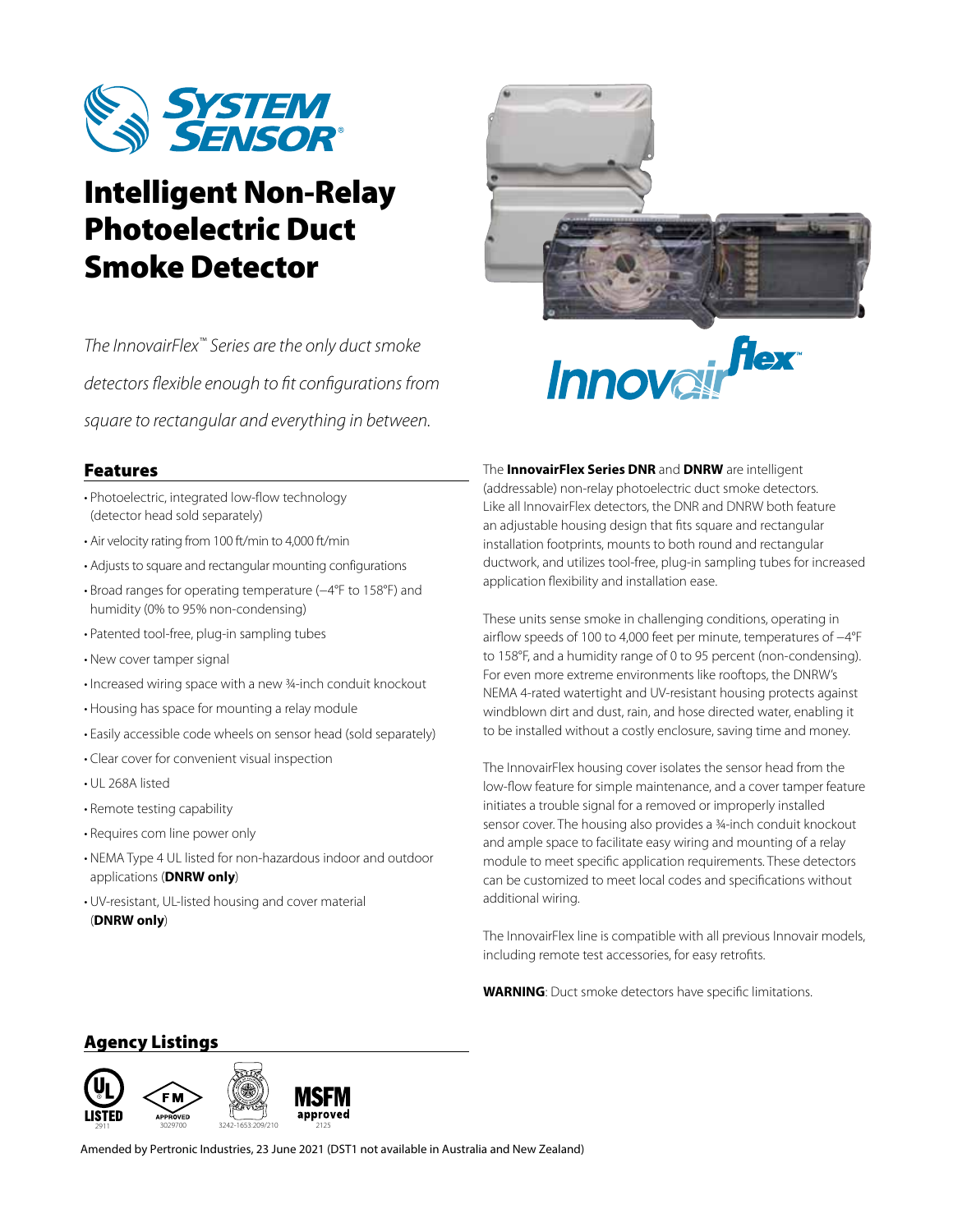# InnovairFlex Duct Smoke Detector Specifications

#### **Architectural/Engineering Specifications**

The air duct smoke detector shall be a System Sensor InnovairFlex™ DNR Intelligent Non-Relay Photoelectric Duct Smoke Detector and DNRW Watertight NEMA 4 Duct Smoke Detector. The detector housing shall be UL listed per UL 268A specifically for use in air handling systems. The flexible housing of the duct smoke detector fits both square and rectangular footprints. The detector shall operate at air velocities of 100 ft/min to 4,000 ft/min (0.5 m/sec to 20.32 m/sec). The unit shall be capable of providing a trouble signal in the event that the sensor cover is removed or improperly installed. It shall be capable of local testing via magnetic switch or remote testing using the RTS151KEY remote test station. Terminal connections shall be of the strip and clamp method suitable for 12–18 AWG wiring.

| <b>Physical Specifications</b>                                             |                                                                        |              |  |  |
|----------------------------------------------------------------------------|------------------------------------------------------------------------|--------------|--|--|
| Size: (Rectangular)                                                        | 14.38 in (37 cm) Length; 5 in (12.7 cm) Width; 2.5 in (6.6 cm) Depth   |              |  |  |
| (Square)                                                                   | 7.75 in (19.7 cm) Length; 9 in (22.9 cm) Width; 2.5 in (6.35 cm) Depth |              |  |  |
| <b>Weight:</b>                                                             | 1.6 lb (0.73 kg)                                                       |              |  |  |
| <b>Environmental Rating:</b>                                               | NEMA 4 (DNRW only)                                                     |              |  |  |
| <b>Operating Temperature Range:</b>                                        | $-4^{\circ}$ F to 158°F (−20°C to 70°C)                                |              |  |  |
| <b>Storage Temperature Range:</b>                                          | $-22^{\circ}$ F to 158°F (-30°C to 70°C)                               |              |  |  |
| <b>Operating Humidity Range:</b>                                           | 0% to 95% relative humidity (non-condensing)                           |              |  |  |
| <b>Air Duct Velocity:</b>                                                  | 100 to 4,000 ft/min (0.5 to 20.32 m/s)                                 |              |  |  |
| <b>DCOIL</b> (if included):                                                | 17.5 - 26.4 VDC, 95 mA max                                             |              |  |  |
| <b>Electrical Ratings</b>                                                  |                                                                        |              |  |  |
| Please see detector head installation manual for electrical specifications |                                                                        |              |  |  |
| <b>Accessory Current Loads at 24 VDC</b>                                   |                                                                        |              |  |  |
| <b>Device</b>                                                              | <b>Standby</b>                                                         | <b>Alarm</b> |  |  |
| <b>RA100Z</b>                                                              | 0 mA                                                                   | 12 mA Max.   |  |  |
| RTS151/RTS151KEY                                                           | 0 mA                                                                   | 12 mA Max.   |  |  |

#### Installing the InnovairFlex Sampling Tube

The InnovairFlex sampling tube may be installed from the front or back of the detector. The tube locks securely into place and can be removed by releasing the front or rear locking tab (front locking tab shown below right).



A05-0422-005

Amended by Pertronic Industries, 23 June 2021 (DST1 not available in Australia and New Zealand)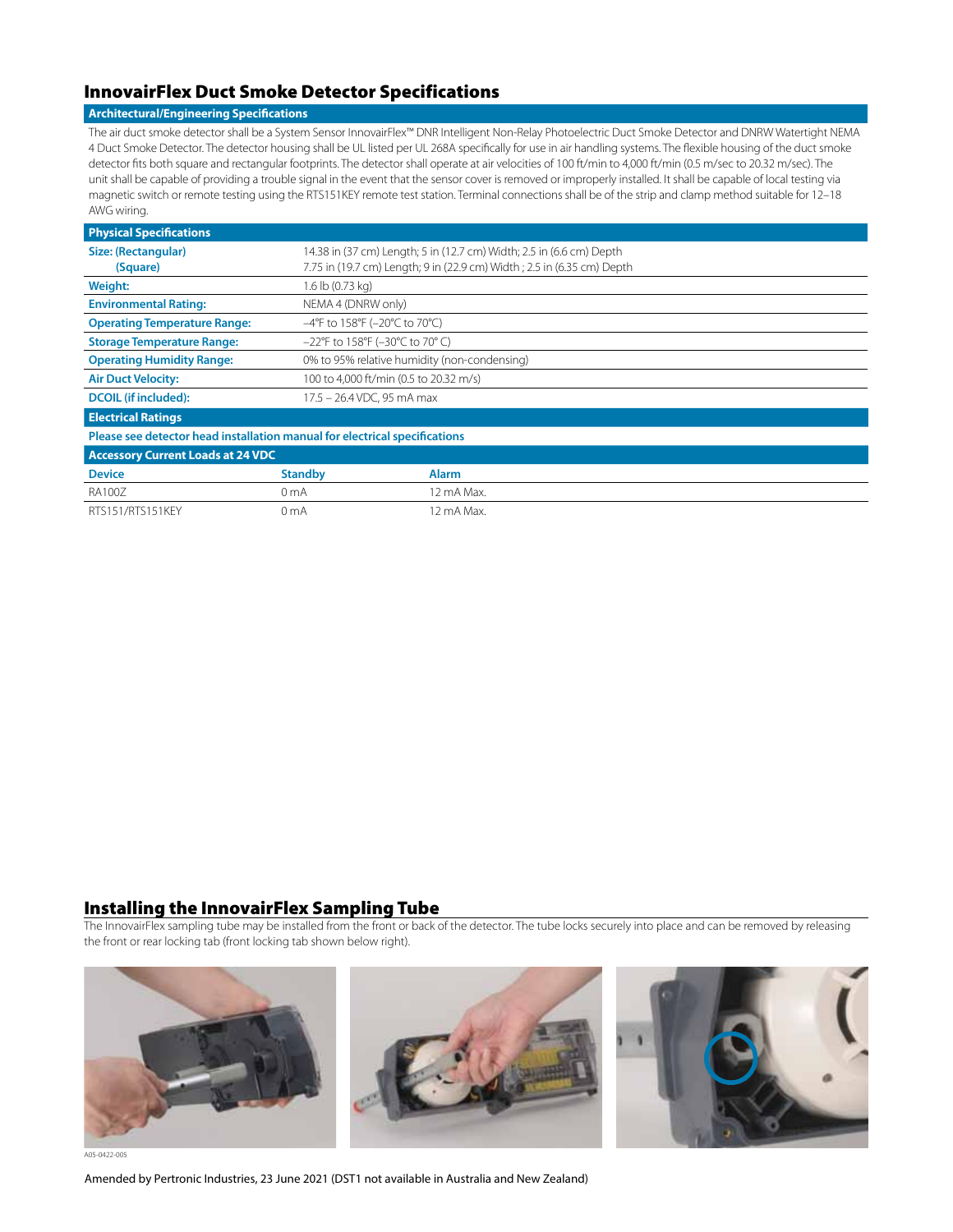## Wiring for Intelligent Non-Relay Duct Smoke Detector

**System wiring diagram for DNR:**



(-)



#### **DNR to RTS151/RTS151KEY DNR to RTS151/RTS151KEY with DCOIL Option\*:**



#### **\*Important Notes**

REMOTE ALARM LED OPTION 1 PER UNIT

- The use of either the RTS151 or RTS151KEY requires the installation of an accessory coil, DCOIL, sold separately. Please refer to the DNR or DNRW installation manual for more information.
- The RTS151/RTS151KEY test coil circuit requires an external 24 VDC power supply which must be UL listed.